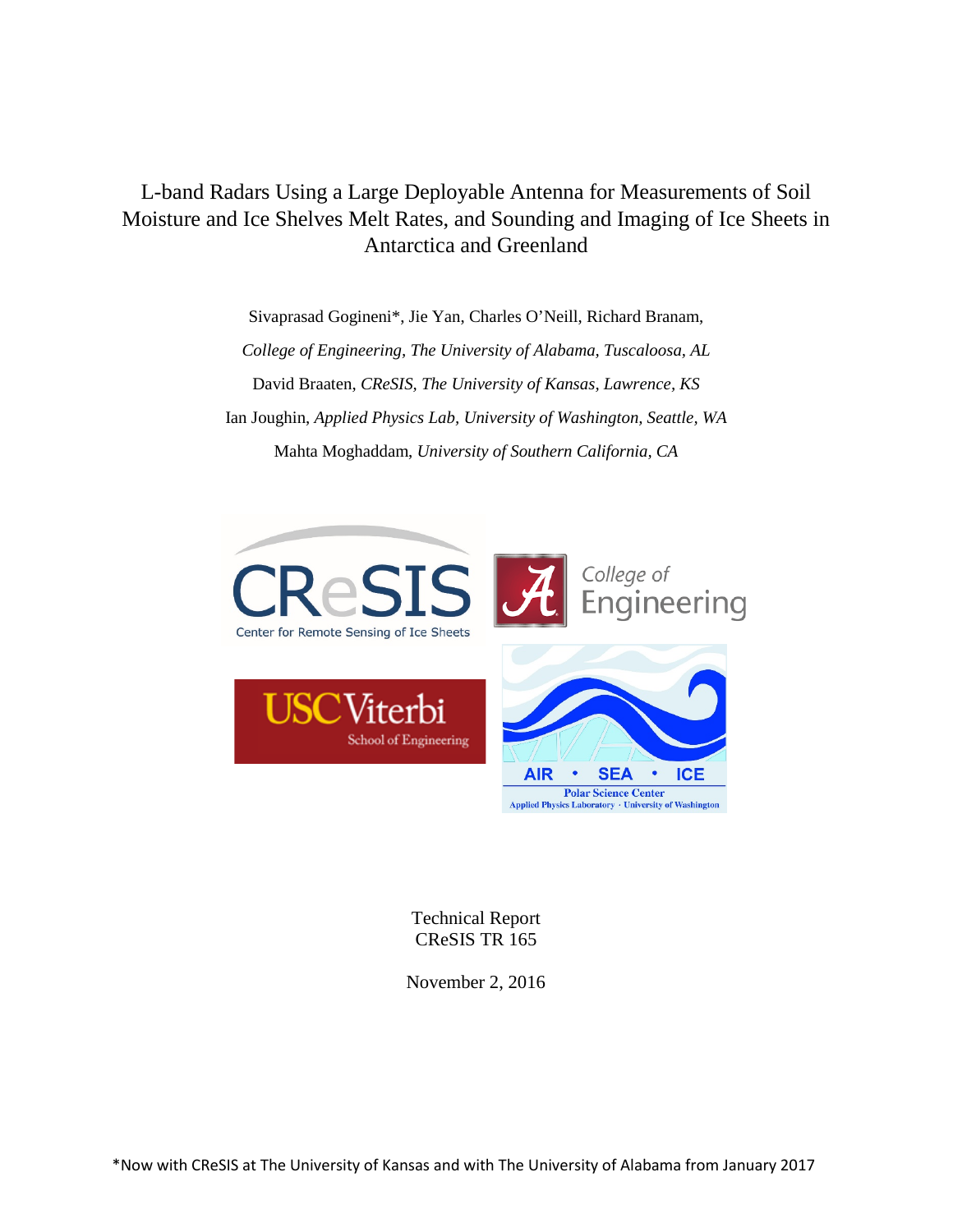## *1.0 Introduction*

As atmospheric and oceanic warming proceeds, increased evaporation rates, changing precipitation patterns and extreme, prolonged drought, and dramatic cryosphere changes are creating a new paradigm that will impact society's interaction with the water cycle and retreating coastal zones caused by sea-level rise. Population and economic growth are fueling demands for increased water resources and at the same time are increasingly vulnerable to extreme floods, droughts, and heat waves that are predicted to occur more frequently in a warming climate [IPCC, 2014; Zhao, T. and A. Dai, 2015; Smith et al., 2013]. In 2016, these extreme events have resulted in significant losses in property, infrastructure, and economic activity that are in the tens of billions of dollars [NOAA, 2016]. To manage limited and variable water resources in a way that minimizes disruption, as well as forecasting, monitoring, and managing extreme events to protect the public requires large-scale measurements of rainfall, seasonal snow, soil moisture, and water storage in reservoirs, rivers and subsurface aquifers. Large-scale measurements of polar ice sheets are also critically needed to understand and manage a relentlessly expanding coastal inundation due to sea-level rise. These large-scale measurements are most effectively obtained with satellites equipped with appropriate sensors. Because of its links to evaporation and rainfall runoff, a key variable for managing water resources and forecasting floods and droughts is soil moisture. Knowledge of soil moisture conditions is also important to managing water usage in agriculture and for advancing precision-agriculture techniques. These data needs have long been acknowledged, and in January 2015 NASA launched the Soil Moisture Active Passive (SMAP) satellite. This satellite was equipped with an L-band radar and a radiometer to map soil moisture and freeze/thaw states [Entekhabi., et a., 2010; Entekhabi et al., 2014]. Unfortunately, the radar onboard SMAP prematurely failed in July 2015, delivering a major setback for fine-resolution large-scale measurements of soil moisture. While the radiometer continues to function, the inherent limitation of a spaceborne passive-microwave system is its poor resolution. This was the primary justification for including the radar on SMAP [Entekhabi et al, 2010, Moore and Gogineni 1984].

Sea level rise is beginning to have major social, economic and political impacts on the more than 100 million people that live within 1 m elevation of present sea level [Rowley et al., 2007; Li et al., 2009]. As sea level continues to increase, the number of coastal flooding events in many Atlantic coast communities is also increasing. IPCC has estimated that sea level will increase by about 26 cm at the minimum and 96 cm at the maximum under different warming scenarios by about 2100 [IPCC 2014]. As a caveat, the IPCC report acknowledges that uncertainties related to ice sheet contributions to sea level could mean that their sea-level rise estimates are substantially underestimated. A major unknown in sea-level rise projections is the contribution of large ice sheets particularly the one in Antarctica. Given that almost all megacities as well as critical infrastructure are located in coastal zones, a rapid and unexpected sea-level rise situation would have devastating consequences on our interdependent global society. Managing the social and economic impacts of sea-level rise will depend on our ability to accurately project the rate and extent of the rise over the next century, and implementing a decision-making triage to decide where to invest limited coastal protection resources.

The NASA Ice, Cloud, and land Elevation Satellite-2 (ICESat-2), and the NASA-ISRO Synthetic Aperture Radar (NISAR), each costing more than 1 billion dollars, are scheduled to be launched over the next few years. ICESat-2, scheduled to be launched in 2018, will focus on changes in the surface elevation of the ice sheets in both Greenland and Antarctica, providing an assessment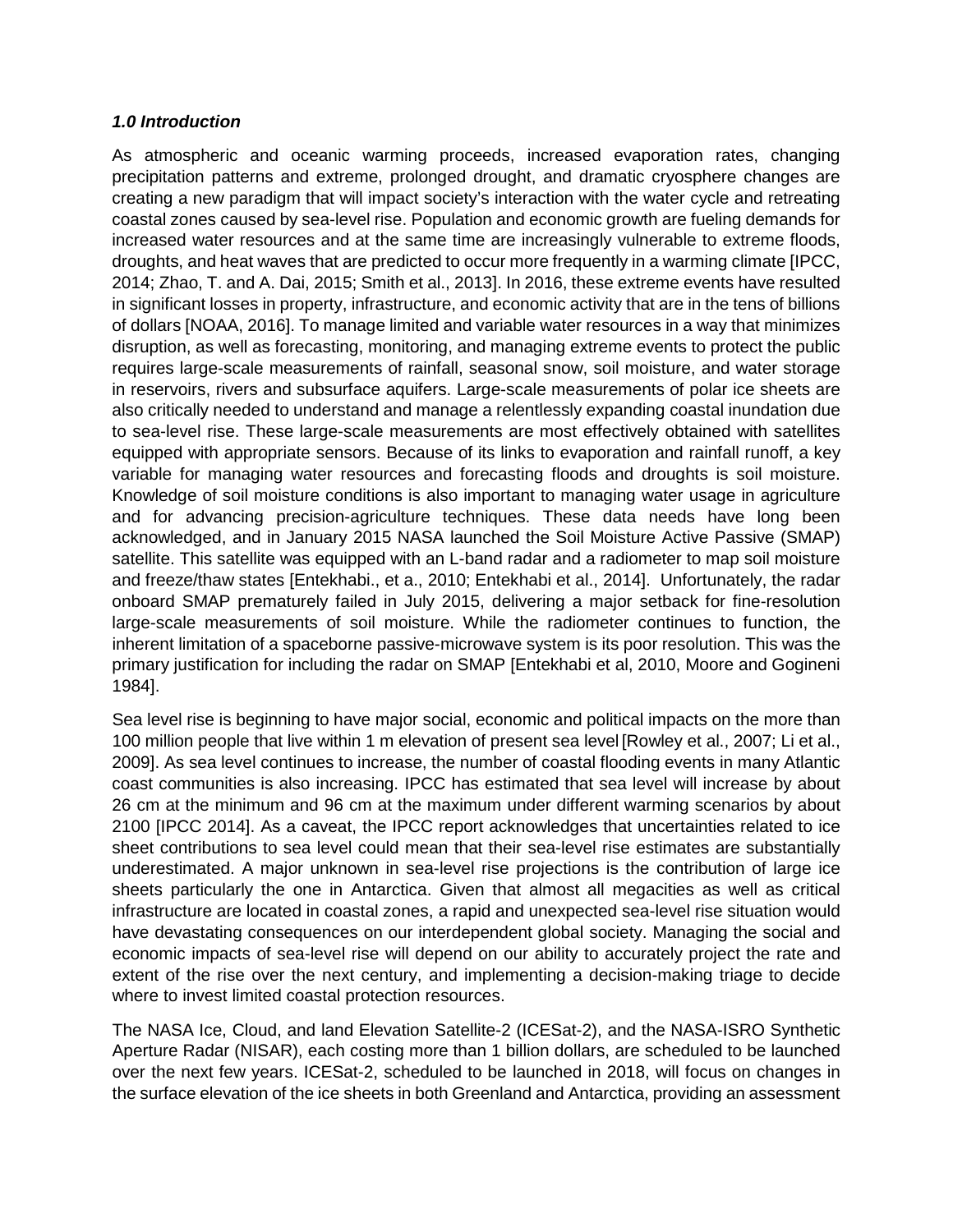of mass balance changes [Abdalati, et al, 2010]. NISAR will measure surface velocities of both ice sheets [NISAR Workshop Report, 2014]. These satellites will provide complimentary information related to mass loss or gain, as well as changes in ice flux related to the speed-up or slow-down of outlet glaciers. Additional information on bed topography and basal conditions is needed for understanding current ice sheet behavior, as well as predicting the future state of the ice sheets that will enable accurate estimates of their contribution to sea-level rise. This critical information, in particular for the Antarctic Ice Sheet, can be obtained with satellite-based radars operating in the lower part of the L-band.

The development of an L-band radar with modest usable resolutions and near real-time processing capability is possible now because of the major technical advances in large (> 15 m) deployable antennas, RF & Microwave and high-speed digital systems. We can employ large bandwidth to obtain fine range resolution and Doppler beam sharpening to improve along-track resolution for producing small pixels within the antenna footprint. With the use of a large deployable reflector antenna, the radar power requirements are modest and Doppler beam sharpening can improve resolution in the along-track direction. Thus, improved resolution can be achieved with no increase in transmitter power and with a relatively simple processor.

Large deployable 15-30 m reflectors are currently developed and deployed to support military and civilian applications [Belvin, 2004]. Also large investments by the communication industry have contributed to major advances in RF & Microwave and high-speed digital components and systems. These technologies can be leveraged to develop compact multi-beam L-band radars to measure soil moisture over land. The same radar can be used to sound and image ice, and to measure the bottom melt rates of ice shelves and support other scientific and operational applications. In this report we present the feasibility for a satellite L-band radar with a large deployable antenna for ice sounding and imaging, and measuring bottom melt rates of ice shelves, measuring soil moisture over land and detecting freeze-thaw.

# *2.0 An L-band Radar for Soil Moisture and Cryosphere Studies*

We propose to use L-band radar for spaceborne soil moisture measurements, and sounding and imaging of ice-sheets with a large 15-30 m antenna. The inclusion of an L-band radiometer on the satellite would substantially enhance the scientific value of the radar mission. The use of Lband radars and radiometers for soil moisture measurements has been demonstrated with airborne and spaceborne systems [Dubois et al. 1995; Shi et al. 1997; Entakabi et al, 2010; Kerr et al., 2012; Panciera, et al., 2014; Leroux et al., 2016]. The SMAP employed a 6-m antenna for synergistic use of radar and radiometer data to attain better results than possible with either alone. A microwave radiometer using the 15-m large-deployable will enhance radiometer resolution beyond that of the SMAP-radiometer by a factor of 2.5, thereby making passive microwave data much more useful.

The L-band radar and radiometer can provide very valuable information on polar ice sheets and ice shelves needed by models to generate more accurate estimates of ice sheets' contribution to sea level rise. We argue that an L-band radar can be used for sounding and imaging ice. Our concept is based on our previous success in sounding of 600-800 m thick ice in Antarctica and Greenland with a UHF radar, referred to as the accumulation radar, operating at a center frequency of 750 MHz with a bandwidth of 300 MHz, peak power of about 1 W and an antenna with gain of less than 10-dBi [Lewis, et al., 2015]. The L-band radiometer in conjunction with other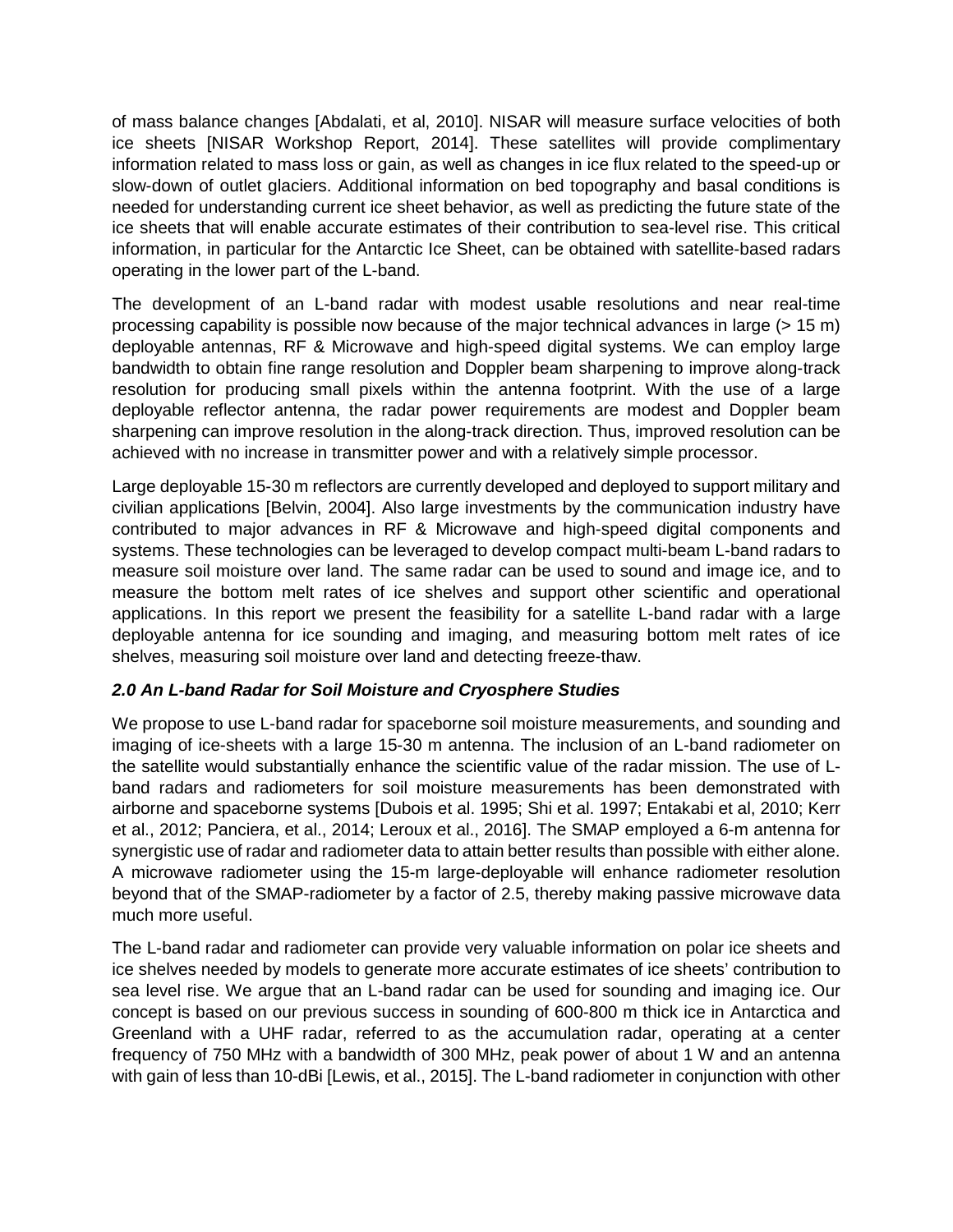satellite passive data available from higher microwave frequency systems can be used to estimate ice temperature as a function of depth.





Figure 1: Accumulation radar data collected on ice near the Byrd Glacier.

Figure 2: Accumulation-radar data collected on ice near Roosevelt Island in 2013.

Figure 1 and 2 show data collected with the accumulation radar on a Twin Otter aircraft on ice

near the Byrd glacier and the NASA P-3 aircraft near Roosevelt Island, respectively. Since the radar was developed for collecting near-surface snow accumulation data, the digital-system was designed to collect data only up to a maximum ice thickness of about 700 m from an altitude of 500 m. Figure 2 shows accumulation-radar data collected with the system on the NASA P-3 aircraft in 2013. The maximum ice thickness is about 800 m with the aircraft flying at about 400 m above the surface.

Figure 3 shows the imaginary part of the dielectric constant of Antarctic ice reported by Fujita et al. [2000]. The data show a broad null around 1.2 GHz. Using dielectric data in Fujita et al. [2000] and previous ice-sounding data collected



Figure 3: Imaginary part of the dielectric constant of ice [Fujita et la, 2000].

with the accumulation radar, we estimated the one-way ice loss to be between 7.5 and 10 dB/km.



We computed signal-to-noise ratio (SNR) for a satellitebased L-band radar operating at 1.3 GHz with a peak transmit power of 2 kW, a 20-us long chirp pulse, and a bandwidth of 80 MHz.

The estimated SNR shown in Figure 4 indicates that we can sound close to 4-5 km thick low-loss ice in East Antarctica with an L-band radar operating with 2 kW peak power and antenna array with a gain of 45 dBi.

In addition to ice sounding, the L-band radar offers an enhanced sensitivity to detect the presence of water at the bed. Water layers on the order of 5-15 mm are speculated to exist under ice streams, and detection of such layers is

critical to understanding ice dynamics as it serves as a critical boundary condition for ice-sheet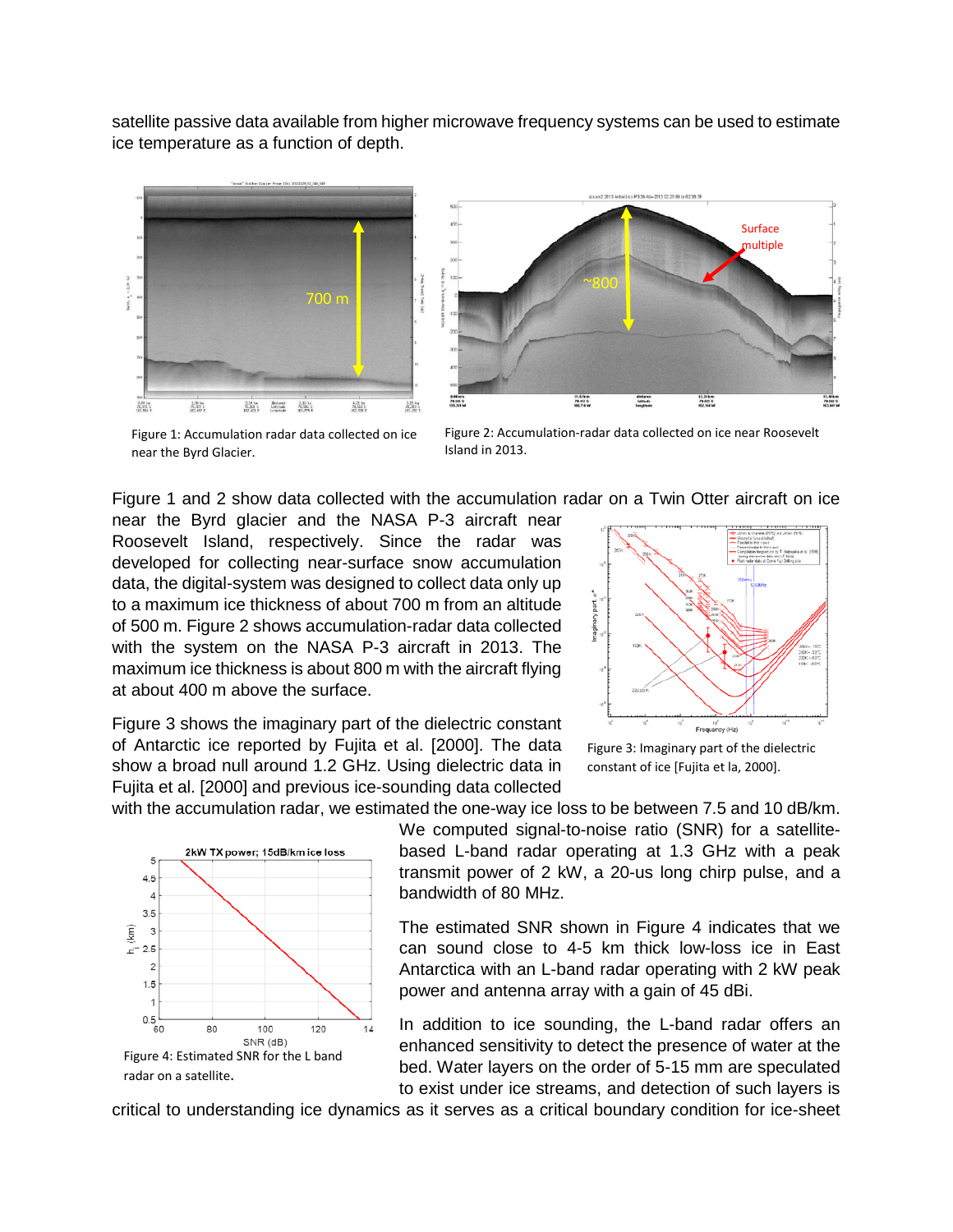modeling [Weertman, 1957; Flowers, 2015]. The radar conceptual design also provides additional sensitivity to water layers as thin 1 mm as shown in Figure 5, assuming that we can discern frozen

and wet beds with a 3-dB change in reflectivity. Our Lband radar would open a new era in ice sounding and imaging as well as for determining basal conditions unambiguously. The L-band radar can also measure bottom melt rates of ice shelves using repeat pass interferometry and tomography techniques [Lewis, 2015].

In summary, our analysis supports a major satellite mission can be developed to perform measurements of soil moisture globally over land and ice in Antarctica. This satellite can be developed using large-antenna technology, pioneered by U.S. DoD and Direct Broadcast Satellite (DBS) industries, and by taking advantage of advances made in RF & Microwave and digital areas because of the large investments made by the communication industry.



presence of water at the ice bed.

### *3.0 Radar and Antenna array design*

In this section, we provide a brief summary of high-level radar design. We computed S/N ratio for about 1300 MHz both for planar and rough ice-bed interfaces and assumed that the ice is 5-km thick (an approximate upper limit for Antarctica) with 15 dB/km loss. The S/N ratio for a planar interface is given by

$$
\frac{S}{N} = \frac{P_T G^2 \lambda^2 (1 - |\Gamma_S|^2)^2 |\Gamma_{ib}|^2 C_I M}{(8\pi)^2 (h + d\sqrt{\varepsilon_r})^2 k T_{sys} B L_i}
$$
\n(1)

Where  $P_T$  = transmit power in Watts; L<sub>i</sub> = attenuation loss in ice;  $\Gamma_s$  = reflection coefficient at iceair interface;  $\Gamma_{ib}$  = reflection coefficient at ice-bed interface;  $C_I=$  pulse compression gain and  $C_I=$  $k \frac{T_u}{T_c}$  and  $k$  is a factor that accounts for transmit waveform shaping to reduce Fresnel ripples and weighting to reduce to sidelobes — normally k ~0..5;  $T_u$  = uncompressed pulse width;  $T_c$  = compressed pulse width,  $h =$  height of sensor above the surface = 600 km;  $d =$  ice thickness in km,  $T_{sys}$  = system noise temperature and  $T_{sys} = T_a + T_e$  with  $T_a = \eta_a T_{sky} + (1 - \eta_a) T_a$  and with T<sub>e</sub>=Receiver noise temperature and  $T_e = (F - 1)T_o$ . The coherent integration gain is given by,  $M = 2 \sqrt{\frac{(h+d\sqrt{\varepsilon_r})\lambda}{2}}$  $\frac{f_p}{v}$ ; where f<sub>p</sub> = pulse repetition frequency in Hz, v = spacecraft velocity in m/s, G  $=$  antenna gain and  $\lambda =$  wavelength. We assumed a pulse repetition frequency of 2500 Hz.

For rough ice-bed interface, neglecting refraction, the radar equation with SAR processing in the along-track direction is given by

$$
\frac{S}{N} = \frac{P_T G^2 \lambda^2 (1 - |\Gamma_s|^2)^2 \sigma^0 A C_I M}{(4\pi)^3 (h + d\sqrt{\varepsilon_r})^4 k T_{sys} B L_i}
$$
\n(2)

where  $\sigma^0$  = backscattering coefficient and A = illuminated area in m<sup>2</sup> and can be approximated as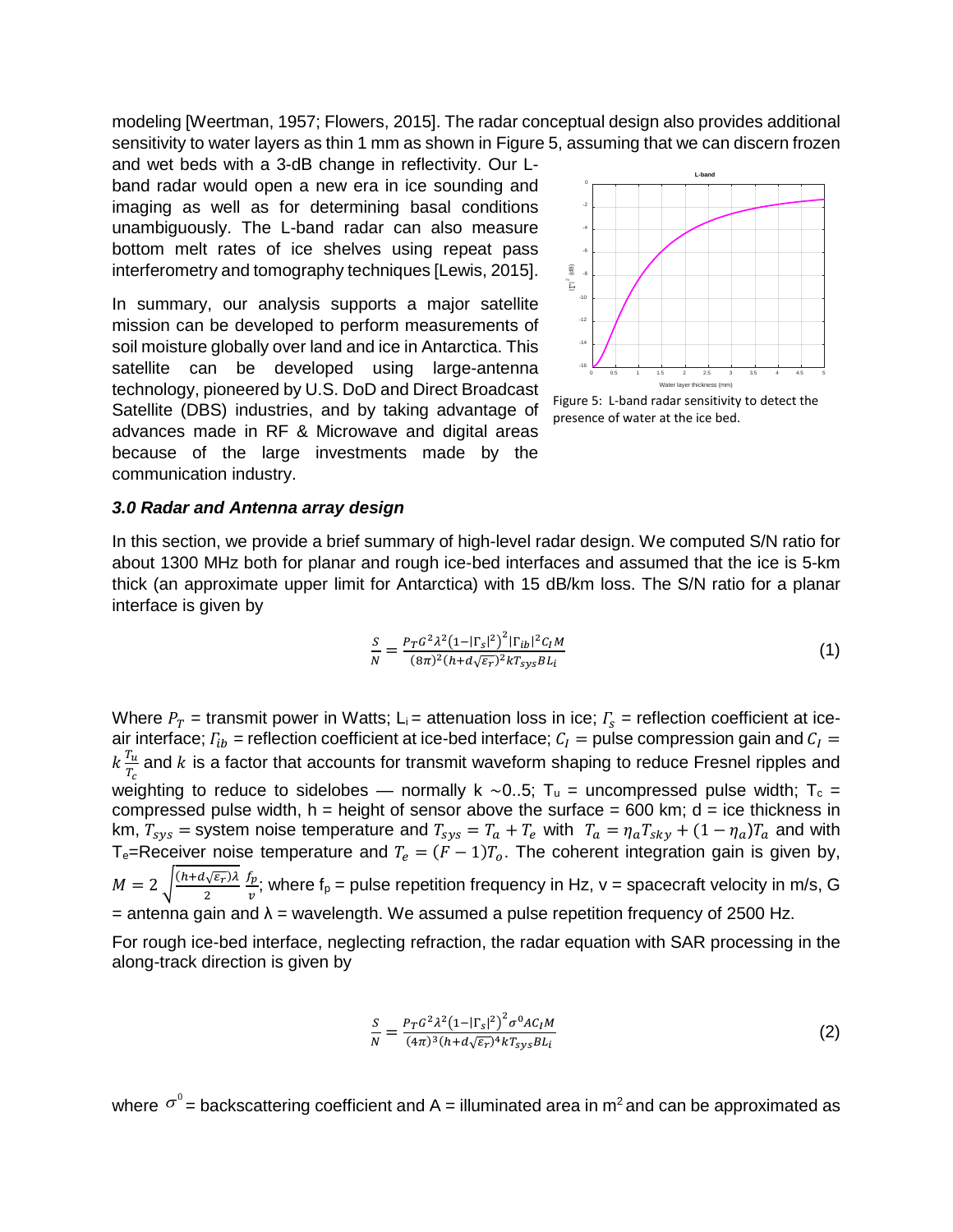$$
A = 2\sqrt{c\tau(h + d\sqrt{\varepsilon_r})} \frac{(h + d\sqrt{\varepsilon_r})\lambda}{L_{eff}} = 2\sqrt{c\tau(h + d\sqrt{\varepsilon_r})} \frac{(h + d\sqrt{\varepsilon_r})\lambda}{\nu T_{in}} \tag{3}
$$

Substituting for A in equation (2), we can obtain an expression S/N ratio for a rough interface as

$$
\frac{S}{N} = \frac{2P_T G^2 \lambda^3 \left(1 - |\Gamma_s|^2\right)^2 \sigma^0 \sqrt{c\tau} C_I M}{(4\pi)^3 (h + d\sqrt{\varepsilon_r})^{2.5} kT_{sys} B v T_{in} L_i}
$$
\n(4)

We estimated our radar performance at 1300 MHz and the results are shown in Table 1. These results show that we can sound 5-km thick ice with loss of 15 dB/km, if the ice-bed interface is smooth and planar reflector equations are valid for rms height deviations less than 1 cm. Our system is capable of sounding 5-km thick low-loss ice with a planar ice-bed interface and mapping internal structure. It can also sound close 5-km thick ice with a rough interface. Also the use of the array antenna configuration will allow us to generate 3-D images of the ice-bed interface and ice surface [Paden et al, 2010, Gogineni et al., 2014 and Rodriguez-Morales et al, 2014]. However, this requires a more detailed investigation during the Phase-A study.

Table 1: Radar System design and performance for planar and rough interfaces

|                                                      |          | <b>Planar Reflector</b> Rough Interface |          |                    |
|------------------------------------------------------|----------|-----------------------------------------|----------|--------------------|
| Parameter                                            | 1300 MHz |                                         | 1300 MHz |                    |
| Transmit Power, PT                                   | 63.00    | dBm                                     | 63.00    | dBm                |
| Antenna Gan<br>$G=45$ dBi                            | 90.00    | dB                                      | 90.00    | dB                 |
| Wavelength, $?^2$ for planar $?^3$ for rough surface | $-12.74$ | dBm <sup>2</sup>                        | $-19.10$ | dBm <sup>3</sup>   |
| Two power transmission coefficient $(1 - 2)^2$       | $-0.69$  | dB                                      | $-0.69$  | dB                 |
| Loss for 5 km thick ice $(15 \text{ dB/km})$         | $-75.00$ | dB                                      | $-75.00$ | dB                 |
| Pulse compression gain, CI                           | 31.76    | dB                                      | 31.76    | dB                 |
| Integration gain, M                                  | 30.00    | dB                                      | 30.00    | dB                 |
| Spreading loss term -1                               | 28.00    | dB                                      | 32.98    | dB                 |
| Spreading loss term -2                               | 115.69   | dBm <sup>2</sup>                        | 144.61   | dBm <sup>2.5</sup> |
| Noise power                                          | $-90.00$ | dBm                                     | $-90.00$ | dBm                |
| Scattering coefficient                               | $-10.00$ |                                         | $-20.00$ | dB                 |
| The term from Area substitution, sqrt $(cTc)/vT$ in  |          |                                         | $-27.16$ | dB                 |
| Signal-to-Noise Ratio                                | 62.65    | dB                                      | 12.39dB  |                    |

#### *Surface clutter*

One of the major challenges in orbital sounding of any sub-surface target is surface clutter, offvertical scattered signals by the rough surface illuminated by the main beam or sidelobes of the antenna. The surface clutter can often mask weak ice-bottom returns as has been observed over fast-flowing glaciers and ice-sheet margins [Li et al. 2013; Gogineni et al. 2014]. Synthetic aperture radar (SAR) processing can be used to synthesize narrow antenna-beam with low sidelobes to reduce clutter in the along-track direction. However, SAR is ineffective for reducing clutter in the cross-track direction and it can only be achieved by using a physical antenna array. However, the size of an array that can be accommodated on an aircraft or a spacecraft is limited so advanced array processing techniques must be used as done by Li et al. [ 2013] and Gogineni et al. [2014] to reduce clutter. For an orbital radar operating from an altitude of 600 km, the surface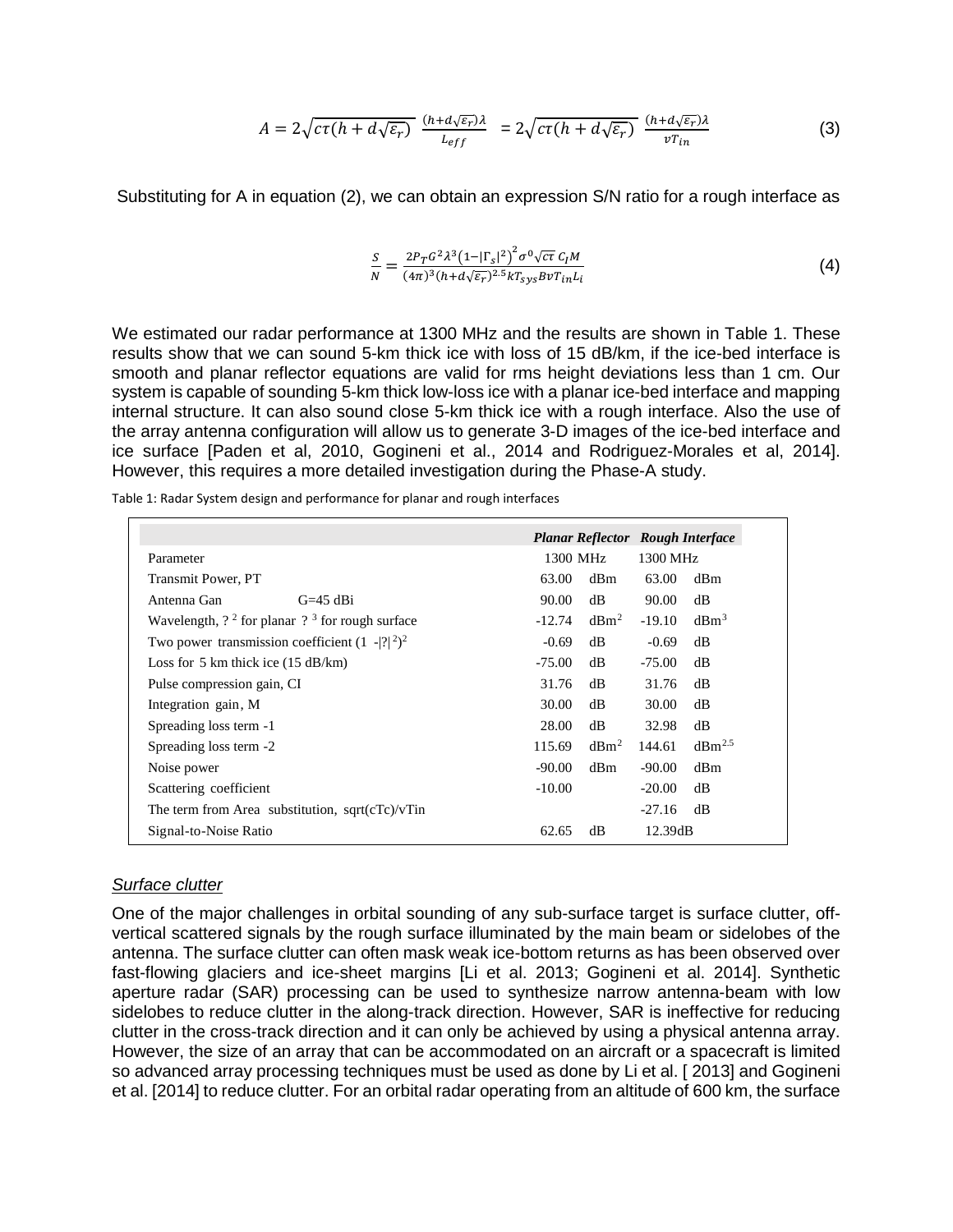scattering from incidence angles of 5° and 7.5° can mask returns from ice beds covered with 2 and 5 km thick ice, respectively. The beamwidth of the large deployable 15-m antenna at 1300 MHz is about 1 deg. The antenna sidelobes beyond  $4^0$  must be less than 40 dB in the cross-track direction. This level of performance can be achieved with careful design of the feed array for the reflector antennas.

Figure 6 shows data collected with a radar sounder on NASA DC-8 aircraft flying at an altitude of about 10, 000 m above the ice surface. These radar data are collected at a center frequency of 195 MHz with a 5-element array. The echogram on top left shows SAR image generated with a sum and delay beamformer with Hanning weights. The surface is clearly visible, but bed is completely masked by the surface clutter. The echogram on the top right shows a SAR image generated using a Minimum Variance Distortionless Response (MVDR) beamformer with a clearly discernable bed [Li et al., 2013 and Van Trees, 2002]. These results in Figure 6 are the first successful demonstration of coherent clutter rejection for sounding ice from a high-altitude (^10,000 m above the surface) jet aircraft. These techniques can be applied to deal with clutter



Figure 6: Effect of surface clutter and application of coherent clutter reduction algorithm to reduce clutter.

issues for our satellite-based radar to sound and image ice. The bottom left inset shows an Ascope (amplitude as a function of range) for a range-line processed with conventional and MVDR beamformers. The data processed with MVDR beamformer shows the bed return to be 10 dB above the surrounding signal. The right-bottom inset shows conventional and MVDR beamformer antenna patterns. The MVDR beamformer placed nulls at the clutter angles, similar to what we propose to do with the 1300-MHz radar sounder/imager. We propose to incorporate real-time array processor in our system to reduce clutter with the proposed 11-element array at 1300 MHz. We estimate a total clutter reduction will be more than 80 dB both in the along-track and cross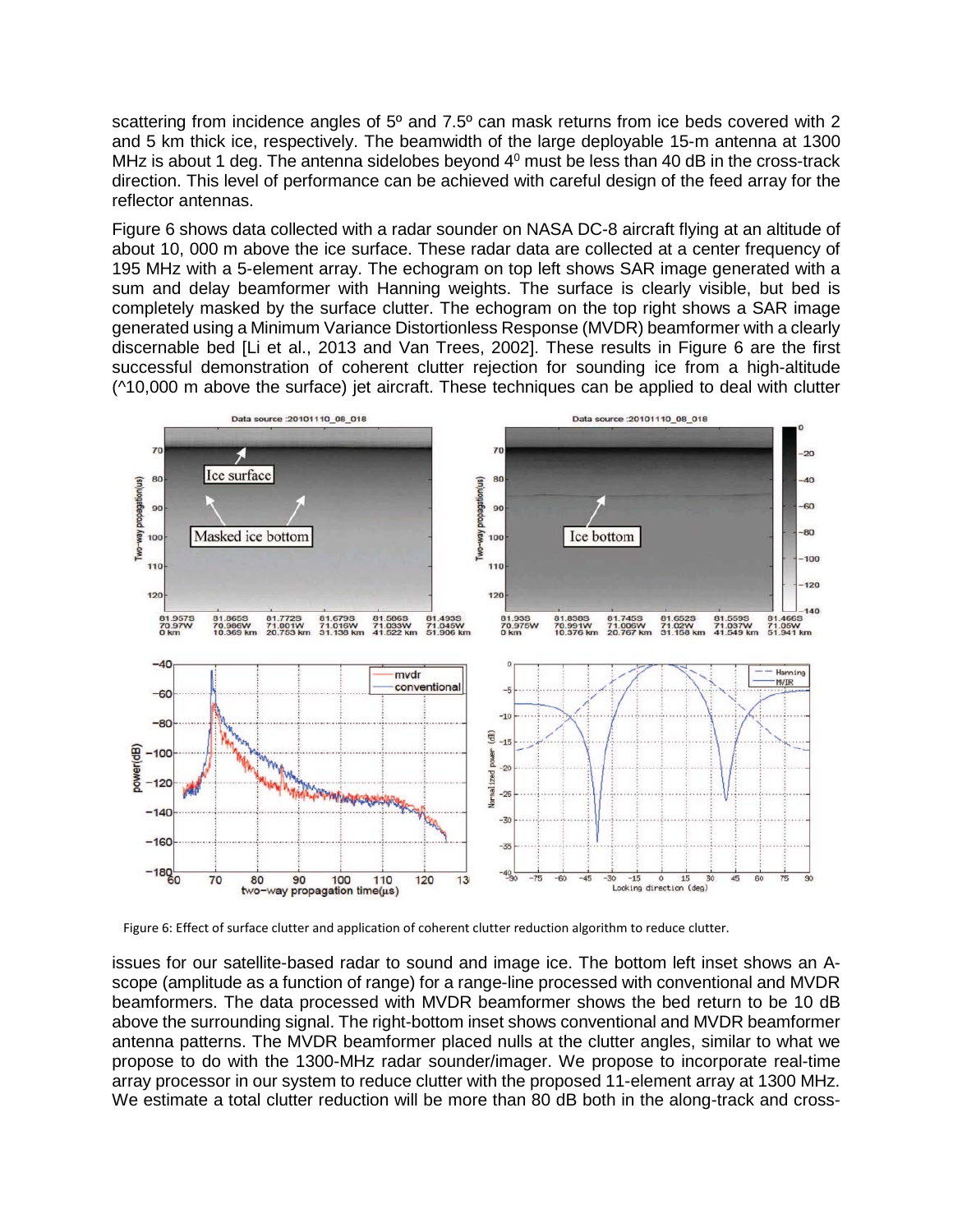track directions. We can use a conventional sum-delay beamformer for transmission and MVDR beamformer reception to suppress clutter.

## *Range sidelobes*

Pulse-compression techniques must be used for longrange detection of targets typical of an orbital radar. Long-chirped or -coded pulses are transmitted to obtain the energy required to detect long-range targets and received signals are decoded or dechirped to generate a short pulse to obtain fine range resolution in a pulse compression radar. The main disadvantage of pulse compression is the resulting range sidelobes from the dechirping process. The range sidelobes exist for a time duration equal to the uncompressed pulse width on both sides of the main target peak. The range sidelobes of strong returns from the ice-surface or internal layers can mask the weak echoes from the ice-bed interface. We have already developed airborne radars with range siddelobes of 70 dB or lower by amplitude tapering the transmit waveform and windowing the received signal [Li et al., 2013; Kowatsch and Stocker, 1982; Misaridis and Jensen, 2001]. Figure 7 shows the



Figure 7: Top panel shows an amplitude tapered transmit LFM chirp waveform. Bottom panel shows the measured point target response simulated with a fiber optic delay line.

transmit waveform shaped with a 10% Tukey window to reduce Fresnel ripples associated with rapid rise and fall times at the start and the end of a chirp. The bottom-panel shows the measured point target response with range sidelobes of 70 dB and lower. We simulated the point target using a delay line constructed with fiber-optic cable, RF-Optical transceivers and RF attenuators. We selected the length of the fiber to obtain a delay of 36 us. The sidelobes beyond  $\pm 2$  us from the main peak are suppressed by more than 80 dB. We are confident that we can design a pulsecompression system with sidelobes of 70 dB or lower.

## *4.0 Satellite Systems and Configuration*

The proposed satellite mission concept employs proven spacecraft systems and technology in a robust and high-precision configuration. The innovative subsystems are the radar and reflector; otherwise, the remaining satellite subsystems operate as a modern remote-sensing satellite including solar power generation, thermal regulation, station-keeping, and uplink/downlink communications.

The antenna-system consists of a 15-m reflector parabolic dish (i.e.  $176 \text{ m}^2$  area) with an offsetfeed L-band phased array mounted on the satellite bus. A conceptual systems diagram demonstrating the deployed configuration is shown in Figure 8. A 16-m multi-part deployable



Figure 8: Conceptual structural and mission systems components: reflector, boom, radar, power generation, and attitude control.

boom connects the reflector to the bus. The proposed configuration provides a substantial advantage in antenna efficiency since the array is directly mounted on the bus with only a minimal internal feedline to the radar system. The reflector dish is composed of unfolding support ribs and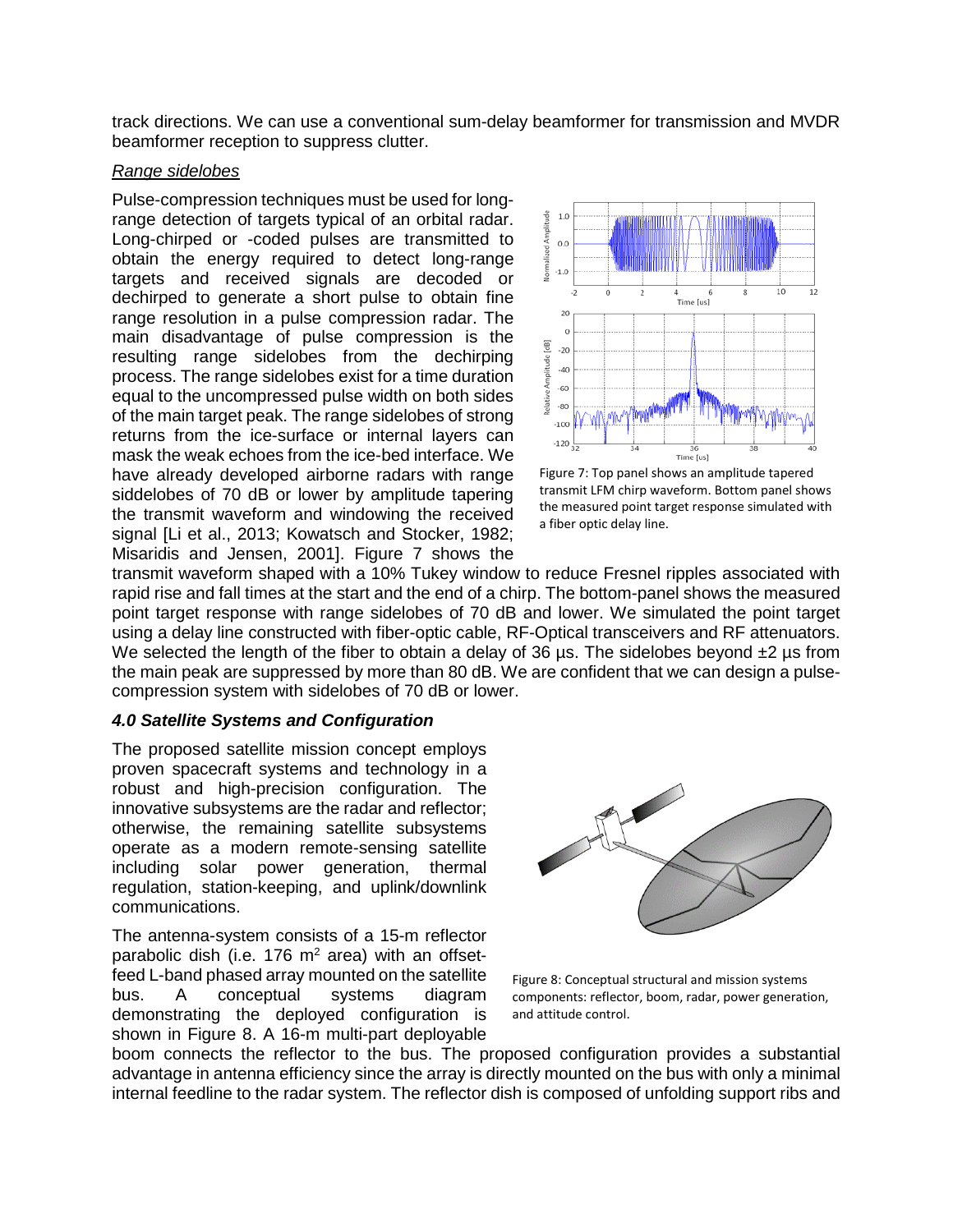an unfurling reflector-mesh membrane. The mesh and ribs are launched folded against the main satellite bus. The unfolding process beings with unfolding the boom from the bus, followed by unfolding of the reflector ribs, finally followed by unfurling of the mesh membrane. The critical advantages of an unfurling mesh membrane are: 1) the large surface areas of a membrane with the small launch volume; 2) a rolled rather than folded surface for the elimination of surface kinks; and 3) elastic wrapping assisted deployment for redundancy and consistency. Unfurling reflectors are a technologically mature solution to packing and space deployment. NASA has demonstrated the maturity of the technology with the Large Space System Technology (LSST) demonstration of a 55-m wrap rib antenna, [Anderson et al., 1985]. Lockheed Missiles and Space Company (LMSC) demonstrated a surface contour evaluation and adjustment system using a laser-ranging system and translation of the struts supporting the mesh.

An initial study of the launch packing and deployment process indicates a total spacecraft launch length of approximately 5 meters, a cross section diameter of 2 meters, and a mass of 900 kg. After deployment, the satellite's size is approximately 20 by 20 meters by 15 meters.

Electrical power analysis suggests solar cells and a battery system. The radar system uses an average of 400 W continuous with transients up to 2000 W for the scanning duration. Attitude Determination and Control System (ADCS) continuous power levels are estimated at 200 W. The heating system for the electronics and antenna reflector are estimated at 250 W, [Emis, 2012]. Antenna control, communications, power control, and the on-board computer will require about an average of 100 W. Overall average power draw is approximately 1 kW. Based on the transient nature of the power draw, a battery system capable of supplying up to 5 kW is necessary. Modern  $Ni-H<sub>2</sub>$  and Li-ion battery energy densities of 50-100 W-hr/kg suggest a battery mass in the 100 kg range. Solar cells are advantageous given the orbit profile and power requirements. Current highpower solar arrays have a specific mass of 40 W/kg and a specific volume of 8 kW/m3, [Penn, 2014]. The solar-array is initially estimated at 50  $m^2$ . These conceptual power system estimates provide a robust and resilient satellite system with scanning and station-keeping flexibility.

With a primary target of Antarctica, a 90˚ inclination polar orbit was selected (Figure 9). The polar orbit additionally allows the scanning access to the entire Earth. A low earth orbit (LEO) of 600 km gives a 1 hour 36-minute orbital period for approximately 11 minutes over Antarctica per orbit. The polar orbit also shows advantageous properties for rapid rescanning capability. The orbital decay rate at 600 km is negligible enough for a 5-year operational period before deorbit is necessary. The launch system requires approximately ΔV=25 km/s for the 600-km altitude with a direct launch to the polar orbit. A direct launch allows for a wider range of launch rocket platforms. The launch profile allows a wide range of launch vehicles including



Figure 9: Orbit simulation in STK showing the high inclination polar orbit selected passing over Antarctica. Orbital period is 1 hour 36 min.

the Ariane 5 and SpaceX's Falcon 10. The Falcon 9 fits the launch profile, volume, and mass particularly well.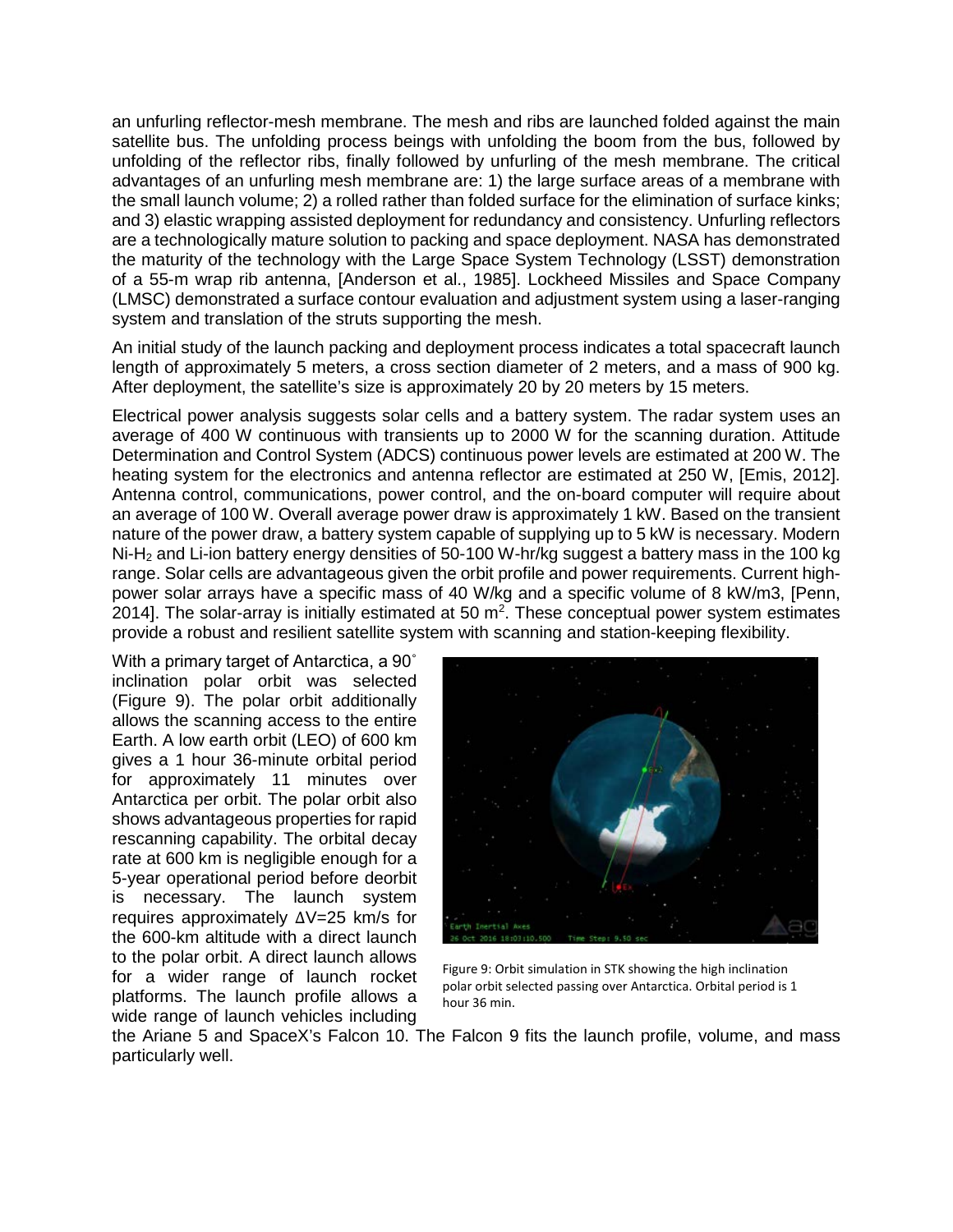Figure 10 illustrates our concept for collecting data in normal strip-map mode for soil moisture and other applications and nadir-looking mode to sound and image ice, as well as measure bottom melt rates of ice shelves. The satellite-based radar in conjunction with a microwave radiometer can address two major issues related to climate change impacts—water resource management and accurate sea-level rise estimates needed to develop coastal protections.



Figure 10: Conceptual illustration for operating the radar in strip-made mode for soil moisture and other related measurements, and sounding and imaging of ice.

# **5.0 Conclusions:**

A satellite-based L-band radar with a large deployable reflector can be used for soil moisture measurements. The same radar can be used to sound and image large ice sheets in Antarctica and Greenland as well as measure bottom melt rates of ice shelves in Antarctica. The largereflector can also be used to include a radiometer with improved resolution for soil moisture measurements and also determining ice temperature as a function of depth. We recommend a detailed study to determine the feasibility and cost of a satellite radar/radiometer mission using a large deployable reflector.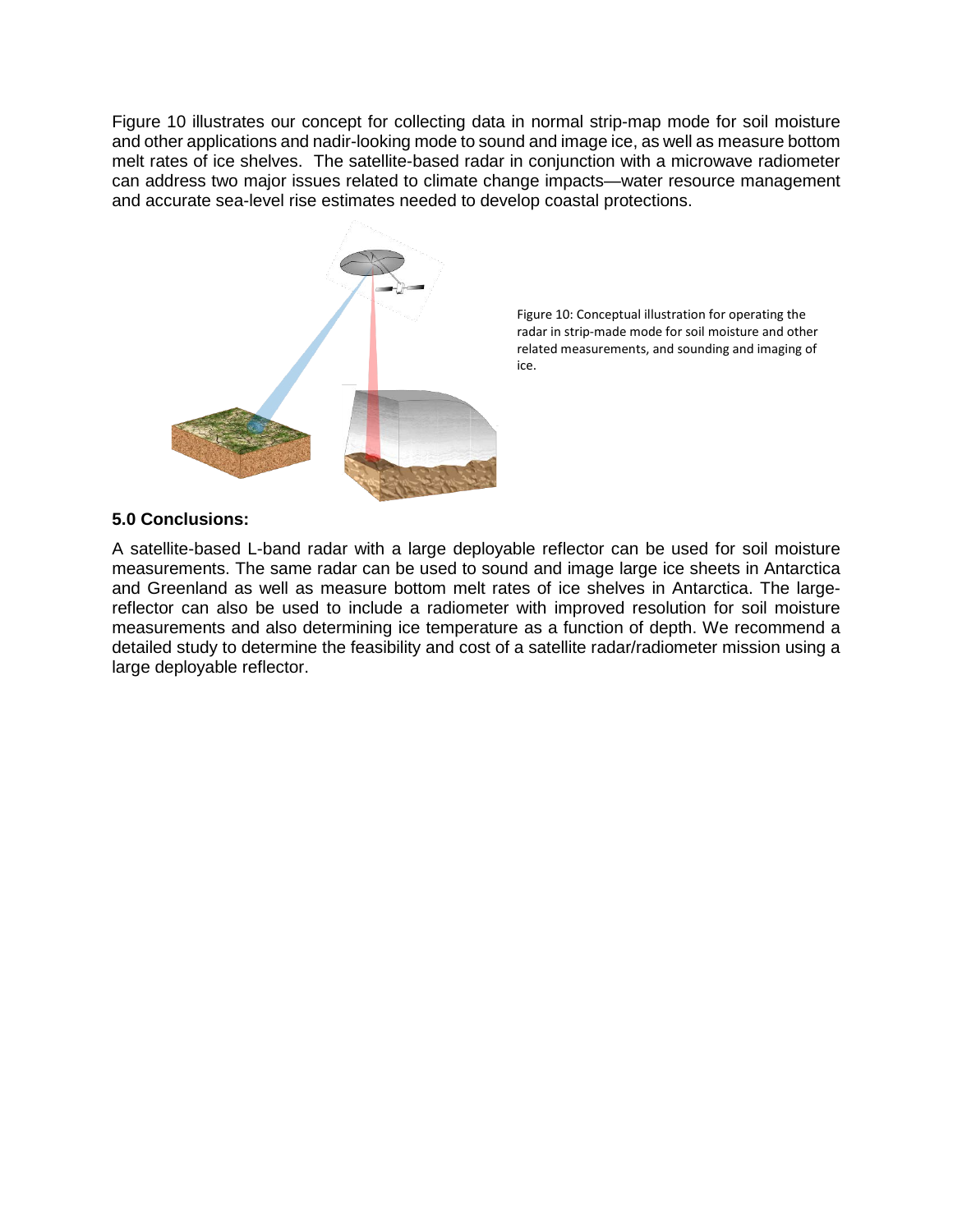# **References:**

- 1. Abdalati, W. et al., 2010. The ICESat-2 Laser Altimetry Mission. *Proceedings of the IEEE,* 98(5), pp. 735-751.
- 2. Anderson, G. C., Garrett, L. B., and Calleson, R. E., "Comparative Analysis of On-Orbit Dynamic Performance of Several Large Antenna Concepts," AIAA Paper 85-0818, doi: 10.2514/6.1979-932.
- 3. Belvin, W.K, 2004, Advances in Structures for Large Space Systems, http://ntrs.nasa.gov/archive/nasa/casi.ntrs.nasa.gov/20040139601.pdf
- 4. Cooper, B. J., Black, J. T., Swenson, E. D., and Cobb, R. G. "Rigidizable Inflatable Get-Away-Special Experiment (RIGEX) Space Flight Data Analysis, AIAA Paper 2009- 2157, May 2009.
- 5. Dahl-Jensen, D. et al., Eemian interglacial reconstructed from a Greenland folded ice core. Nature 493, 489-494, doi:10.1038/nature11789 (2013).
- 6. Davis, G. L, and Tanimoto, R. L., "Mechanical Development of Antenna Systems," *Spaceborne Antennas for Planetary Exploration,* edited by J. H. Yuen, Deep Space Communication and Navigation Series, Jet Propulsion Laboratory, California Institute of Technology, NASA, Jan. 2006.
- 7. Dubois, P., van Zyl, J. & Engman, T., 1995. Measuring soil moisture with imaging radars. *IEEE Trans. Geosci. Remote Sens.,* 33(4), pp. 915-926.
- 8. Emis, N., Kwack, E., Mikhaylov, R., Lau, D., Miller, J., and Cucullu, G., "Design Overview of the Thermal Control System for the SMAP Mission," TFAWS Passive Thermal Paper Session, Thermal & Fluids Analysis Workshop, Aug. 13-17 2012.
- 9. Entekhabi, D., et al., "The Hydrosphere State (HYDROS) mission concept: An earth system pathfinder for global mapping of soil moisture and land freeze/thaw," IEEE Trans. Geosci. Remote Sens., vol. 42, no. 10, pp. 2184-2195, Oct 2004.
- 10. Entekhabi, D., et al., "The Soil Moisture Active Passive (SMAP) Mission," Proceedings of the IEEE, vol. 98, no. 5, pp. 704-716, May 2010.
- 11. Flowers, G. E., 2015. Modelling water flow under glaciers and ice sheets. *Proc. R. Soc. A,* 471(2176).
- 12. Freeland, R. E., "Significance of the Inflatable Antenna Experiment Technology," AIAA Paper 98-2104, doi: 10.2514/6.1998-2104.
- 13. Fujita, S. et al., 2000. A summary of the complex dielectric permittivity of ice in the megahertz range and its applications for radar sounding of polar ice sheets. *Physics of Ice Core Records,* pp. 185-212.
- 14. Gagliardini, O. et al. Capabilities and performance of Elmer/Ice, a new-generation ice sheet model. Geoscientific Model Development 6, 1299-1318, doi:10.5194/gmd-6-1299- 2013 (2013).
- 15. Gaspar, J. L., Mann, T., Sreekantamurthy, T., and Behum, V., "Structural Test and Analysis of a Hybrid Inflatable Antenna," AIAA Paper 2007-1832, April 2007.
- 16. Gogineni, S. et al. Polar radar for ice sheet measurements (PRISM). Remote Sensing of Environment 111, 204-211, doi:10.1016/j.rse.2007.01.022 (2007).
- 17. Gogineni, P., J. Li, J. Paden, R. Crowe, A. Hoch, C. Lewis, E. Arnold, F. Rodriguez-Morales, C. Leuschen, R. Hale, A.R. Harish, and D. Braaten (2012), "Sounding and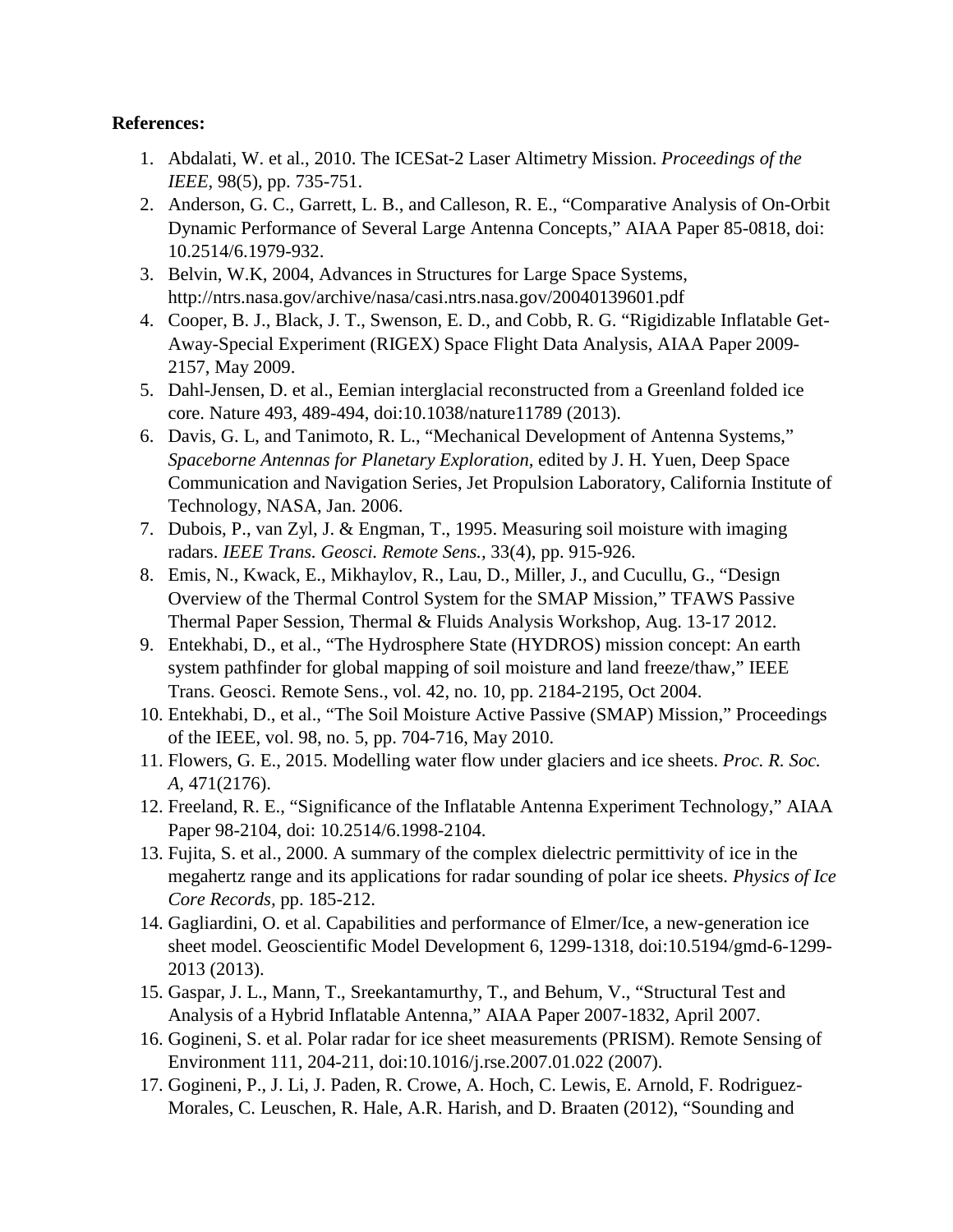Imaging of Fast Flowing Glaciers and Ice-Sheet Margins," EUSAR 2012, April 23-26, Nuremberg, Germany, 2012.

- 18. Gogineni, P., J.B. Yan, R. Hale, C. Leuschen, F. Rodriguez-Morales, Z. Wang, J. Paden, B. Townley, D. Gomez-Garcia, L. Stearns, C. Carabajal, R. Willer and S. Child (2014), "Ultra-Wideband Radar for Measurements over Ice Sheets in Antarctica and Greenland," EUSAR 2014, June 3-5, Berlin, Germany, 2014A.
- 19. Gogineni, S., J.-B. Yan, J. Paden, C. Leuschen, J. Li, F. Rodriguez-Morales, D. Braaten, K. Purdon, Z. Wang, W. Liu and J. Gauch, 2014. "Bed topography of Jakobshavn Isbrae, Greenland, and Byrd Glacier, Antarctica," Journal of Glaciology, Vol. 60, No. 223, 813- 833, September 2014B.
- 20. Gudmundsson, G. H., Krug, J., Durand, G., Favier, L. & Gagliardini, O. The stability of grounding lines on retrograde slopes. Cryosphere 6, 1497-1505, doi:10.5194/tc-6-1497- 2012 (2012).
- 21. Howat, I.M., I. Joughin, and T.A. Scambos, Rapid changes in ice discharge from Greenland outlet glaciers. Science 315, 1559-1561, 2007.
- 22. IPCC, "Climate Change 2014: Synthesis Report, Contribution of Working Groups I, II and III to the Fifth Assessment Report of the Intergovernmental Panel on Climate Change," Geneva, Switzerland.
- 23. Jevrejeva, Grinsted, Moore (2014), Upper limit for sea level projections by 2100, Environ. Res. Lett. 9 104008 doi:10.1088/1748-9326/9/10/104008
- 24. Joughin, I., R. Kwok, and M. Fahnestock , Estimation of ice-sheet motion using satellite radar interferometry: Method and error analysis with application to Humboldt Glacier, Greenland, J. Glaciol., 42(142), 564-575, 1996
- 25. Joughin, I.,W. Abdalati, and M. Fahnestock , Large fluctuations in speed on Greenland's Jakobshavn Isbræ glacier, Nature, 432, 608–610, 2004.
- 26. M. Kowatsch and H. R. Stocker. Effect of Fresnel ripples on sidelobe suppression in low time-bandwidth product linear FM pulse compression. IEE Proc., 129:41–44, 1982.
- 27. Yann H. Kerr, Philippe Waldteufel, Philippe Richaume,Jean Pierre Wigneron,, Paolo Ferrazzoli,Ali Mahmoodi, Ahmad Al Bitar, François Cabot, Claire Gruhier, Silvia Enache Juglea,Delphine Leroux, Arnaud Mialon, and Steven Delwar, The SMOS Soil Moisture Retrieval Algorithm, IEEE TRANSACTIONS ON GEOSCIENCE AND REMOTE SENSING, VOL. 50, NO. 5, MAY 2012.
- **28.** [Delphine J. Leroux ;](http://ieeexplore.ieee.org/search/searchresult.jsp?searchWithin=%22Authors%22:.QT.Delphine%20J.%20Leroux.QT.&newsearch=true) [Narendra Narayan Das ;](http://ieeexplore.ieee.org/search/searchresult.jsp?searchWithin=%22Authors%22:.QT.Narendra%20Narayan%20Das.QT.&newsearch=true) [Dara Entekhabi ;](http://ieeexplore.ieee.org/search/searchresult.jsp?searchWithin=%22Authors%22:.QT.Dara%20Entekhabi.QT.&newsearch=true) [Andreas Colliander](http://ieeexplore.ieee.org/search/searchresult.jsp?searchWithin=%22Authors%22:.QT.Andreas%20Colliander.QT.&newsearch=true) ; [Eni](http://ieeexplore.ieee.org/search/searchresult.jsp?searchWithin=%22Authors%22:.QT.Eni%20G.%20Njoku.QT.&newsearch=true)  [G. Njoku ;](http://ieeexplore.ieee.org/search/searchresult.jsp?searchWithin=%22Authors%22:.QT.Eni%20G.%20Njoku.QT.&newsearch=true) [R. Scott Dunbar ;](http://ieeexplore.ieee.org/search/searchresult.jsp?searchWithin=%22Authors%22:.QT.R.%20Scott%20Dunbar.QT.&newsearch=true) [Simon H.,](http://ieeexplore.ieee.org/search/searchresult.jsp?searchWithin=%22Authors%22:.QT.Simon%20H.%20Yueh.QT.&newsearch=true) Active–Passive Disaggregation of Brightness Temperatures During the SMAPVEX12 Campaign**,** [IEEE Transactions on Geoscience](http://ieeexplore.ieee.org/xpl/RecentIssue.jsp?punumber=36)  [and Remote Sensing,](http://ieeexplore.ieee.org/xpl/RecentIssue.jsp?punumber=36) Volume: 54, [Issue: 12,](http://ieeexplore.ieee.org/xpl/tocresult.jsp?isnumber=7580581) Dec. 2016.
- 29. Lewis C, Gogineni P, Rodriguez-Morales F, Panzer B, Stumpf T, Paden J, and Leuschen C (2015) Airborne UHF Radar for Mapping Near Surface Internal Layers and Measuring Shallow Ice Thickness. Journal of Glaciology, 61(225), 89-100.
- 30. Lewis, C., Ice Shelf Melt Rates and 3D Imaging, Ph.D. Dissertation, The University of Kansas, 2015,
- 31. Li, J., J. Paden, C. Leuschen, F. Rodriguez-Morales, R. Hale, E. Arnold, R. Crowe, D. Gomez-Garcia and P. Gogineni, 2013. "High-Altitude Radar Measurements of Ice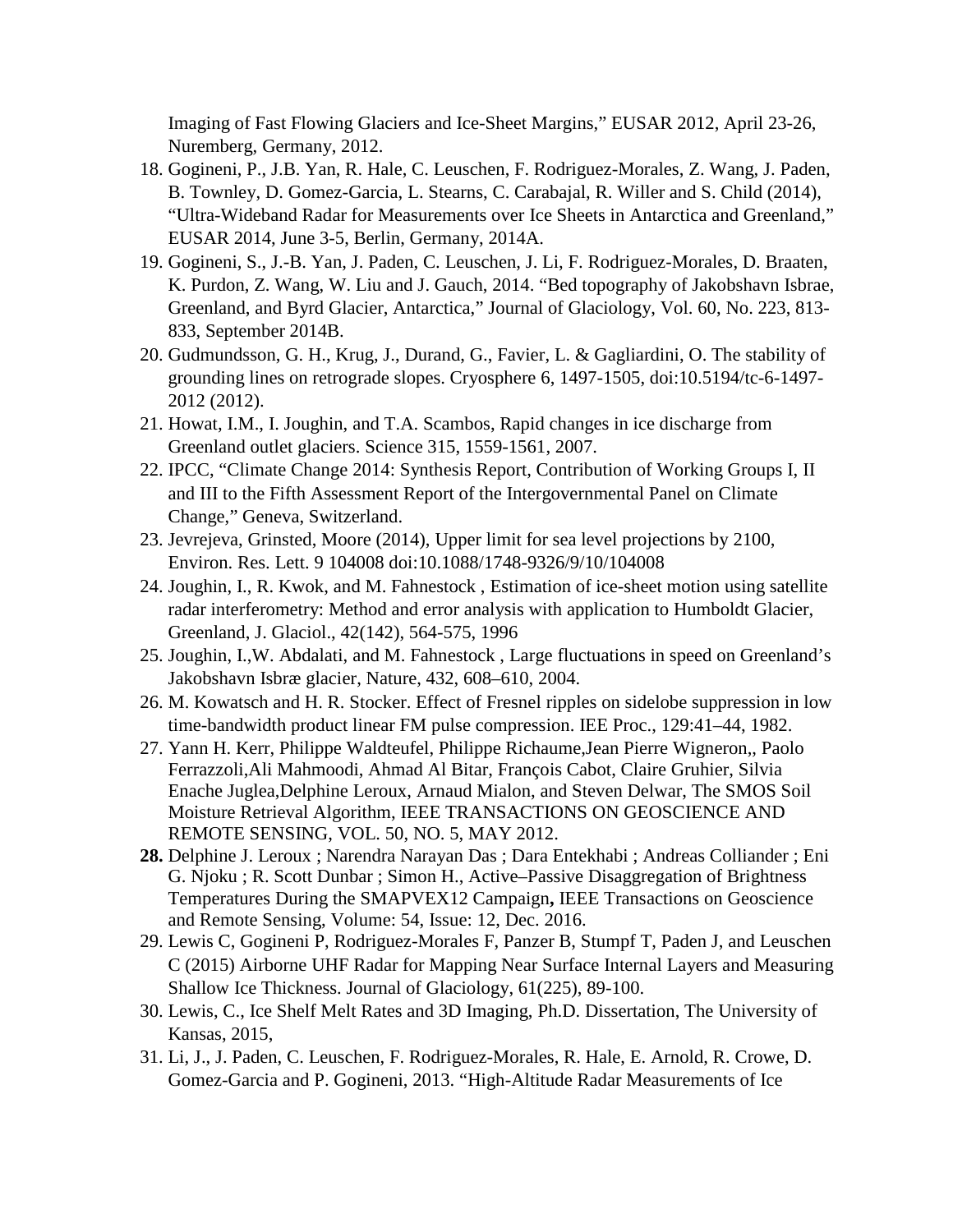Thickness over the Antarctic and Greenland Ice Sheets as a part of Operation Ice Bridge," IEEE Trans Geosci. Rem Sens., Volume 51, Issue 2, 742-754, February 2013.

- 32. Li, X., Rex J. Rowley, John C. Kostelnick, David Braaten, Joshua Meisel, and Kalonie Hulbutta, GIS Analysis of Global Impacts from Sea Level Rise, Photogrammetric Engineering & Remote Sensing Vol. 75, No. 7, July 2009, pp. 807–818.
- 33. Mathers, N. M., and Thompson, L. A., "Inflatable Antennas in Terrestrial and Extraterrestrial Environments," IAC Paper 06-B3.2.05, Mar. 2005.
- 34. T. Misaridis and J. Jensen, "Use of modulated excitation signals in medical ultrasound, part II: Design and performance for medical imaging applications," IEEE Trans. Ultrason., Ferroelectr., vol. 52, no. 2, pp. 192–207, Feb. 2005
- 35. Moore, R. K. and S. Gogineni, "Large Space Antenna Technology Applied to Radar Imaging, Rain-Rate Measurements, and Ocean Wind Sensing," NASA Conference Publication #2368, pp. 97-108, 1984.
- 36. NASA JPL, 2015. [Online] Available at:<http://www.jpl.nasa.gov/news/news.php?feature=4710>
- 37. NI-SAR Workshop Report, 2014, [http://www.sac.gov.in/nisar/NISAR%20Science%20Workshop\\_Report-2014.pdf](http://www.sac.gov.in/nisar/NISAR%20Science%20Workshop_Report-2014.pdf)
- 38. NOAA, "Billion-Dollar Weather and Climate Disasters: Table of Events", 2016, http://www.ncdc.noaa.gov/billions/events
- 39. Paden, J., T. Akins, D. Dunson, C. Allen, and P. Gogineni, "Ice-sheet bed 3-D tomography," Journal of Glaciology, Volume 56, Number 195, pp. 3-11, January 2010.
- 40. R. Panciera, J. Walker, T. J. Jackson, D. Ryu, D. Gray, A. Monerris, H. Yardley, M. Tanese, C. Rudiger, X. Wu, Y. Gao, and J. Hacker, Soil Moisture Active Passive Experiments (SMAPEx): Towards soil moisture retrieval from the SMAP mission , IEEE Journal of Selected Topics in Earth Observations and Remote Sensing , 51, no. 1, pp. 490–507; 2014
- 41. Pattyn, F., et al., Benchmark experiments for higher-order and full Stokes ice sheet models (ISMIP- HOM), The Cryosphere Discuss., 2, 111–151, 2008.
- 42. Penn, J. P., Mayberry, J. P. Ranieri, C. L., and Rossi, O. K., "Re-Imagining SMC's Fleet with High Power Solar Arrays and Solar Electric Propulsion," AIAA Paper 2014-4328, Aug. 2014.
- 43. Pritchard, H.D., Arthern, R.J., Vaughan, D.G., and Edwards, L.A., "Extensive dynamic thinning on the margins of the Greenland and Antarctic ice sheets," Nature, 2009. [Online] doi: 10.1038/nature08471
- 44. Rignot, E. and P. Kanagaratnam, "Changes in the Velocity Structure of the Greenland Ice Sheet". Science 311 (5763): 986-990, 2006.
- 45. Rignot, E., Mouginot, J., Morlighem, M., Seroussi, H., and Scheuchl, B., "Widespread, rapid grounding line retreat of Pine Island, Thwaites, Smith, and Kohler glaciers, West Antarctica, from 1992 to 2011," Geophys. Res. Lett., 41, 3502-3509, 2014. doi:10.1002/2014GL060140.
- 46. Rodriguez-Morales, F. et al., 2014. Advanced multifrequency radar instrumentation for polar research. *IEEE Transactions on Geoscience and Remote Sensing,* 52(5), pp. 2824- 2842.